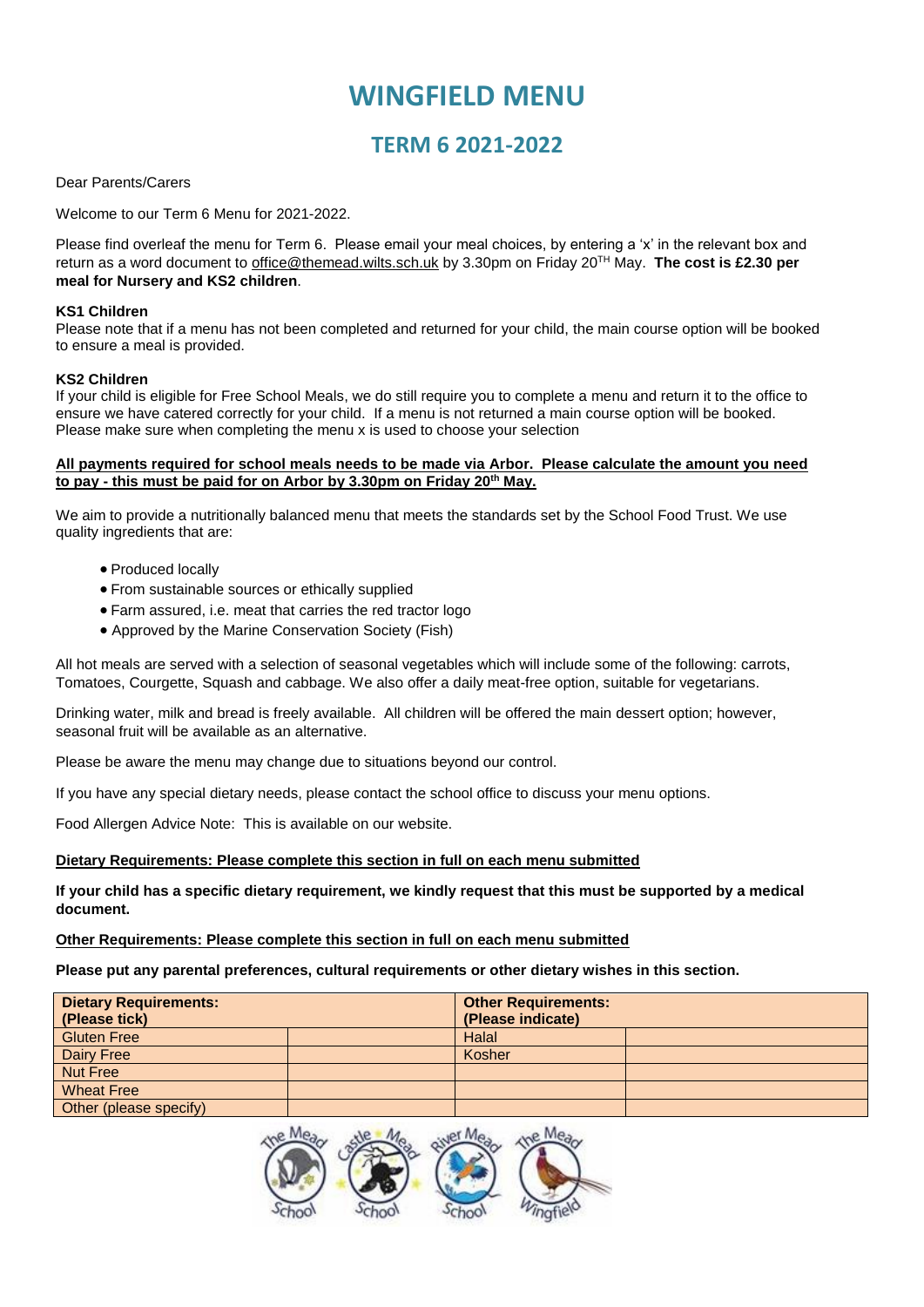| <b>CHILD'S NAME:</b>  | OFFICE USE ONLY         |
|-----------------------|-------------------------|
|                       | <b>INITIALS:  DATE:</b> |
| <b>CHILD'S CLASS:</b> | .                       |

### **PLEASE MARK YOUR CHOICE WITH 'X' FOR EITHER THE MAIN, VEGETARIAN OR JACKET POTATO OPTION EACH DAY PLEASE DO NOT HIGHLIGHT**

| W/C: 06/06/2022      | <b>MONDAY</b><br><b>INSET DAY</b> | <b>TUESDAY</b>                                     | <b>WEDNESDAY</b>                 | <b>THURSDAY</b>          |  | <b>FRIDAY</b>                         |  |
|----------------------|-----------------------------------|----------------------------------------------------|----------------------------------|--------------------------|--|---------------------------------------|--|
| <b>MAIN COURSE</b>   |                                   | Chicken<br>and Leek<br>Pie with<br>New<br>Potatoes | Sausage<br>Pasta Bake            | Cottage<br>Pie:          |  | <b>Fish Fingers</b><br>and Chips      |  |
| <b>VEGETARIAN</b>    |                                   | Spring<br>vegetable<br>pie with<br>new<br>potatoes | Cheese<br>and<br>Tomato<br>Pizza | Quorn<br>Cottage<br>Pie: |  | Vegetable<br>Spring Roll<br>and Chips |  |
| <b>JACKET POTATO</b> |                                   | Cheese and<br><b>Beans</b>                         | Cheese<br>and Beans              | Cheese<br>and Beans      |  | Cheese and<br><b>Beans</b>            |  |
| <b>DESSERT</b>       |                                   | Zesty Orange<br>Shortbread                         | Yoghurt                          | Ice Cream                |  | Raspberry Muffin                      |  |
|                      |                                   |                                                    |                                  | <b>KS2 TOTAL</b>         |  | $f$                                   |  |

| W/C: 13/06/2022      | <b>MONDAY</b>                    | <b>TUESDAY</b>                              |                | <b>WEDNESDAY</b>        |                             | <b>THURSDAY</b>              |  | <b>FRIDAY</b>                        |  |
|----------------------|----------------------------------|---------------------------------------------|----------------|-------------------------|-----------------------------|------------------------------|--|--------------------------------------|--|
| <b>MAIN COURSE</b>   | Vegetable<br>Lasagne             | Salmon and<br><b>Broccoli</b><br>Pasta Bake |                | Beef Chilli<br>and Rice |                             | Sausage<br>and Mash          |  | <b>Breaded</b><br>Fish and<br>Wedges |  |
| <b>VEGETARIAN</b>    | Vegetable<br>Burger and<br>Beans | Macaroni<br>Cheese                          |                | Mixed<br>Bean Chilli    |                             | Quorn<br>Sausage<br>and Mash |  | Cheese and<br><b>Onion Pasty</b>     |  |
| <b>JACKET POTATO</b> | Cheese<br>and Beans              | Cheese and<br>Beans                         |                | Cheese<br>and Beans     |                             | Cheese<br>and Beans          |  | Cheese and<br><b>Beans</b>           |  |
| <b>DESSERT</b>       | <b>Fruit Platter</b>             | Cookie                                      | Oat and Raisin |                         | Chocolate<br><b>Brownie</b> | Lemon Drizzle<br>Cake        |  | Ice Cream                            |  |
|                      |                                  |                                             |                |                         |                             | <b>KS2 TOTAL</b>             |  |                                      |  |

| W/C: 20/06/2022<br>З | <b>MONDAY</b>                         | <b>TUESDAY</b>                |              | <b>WEDNESDAY</b>       |           | <b>THURSDAY</b>                            |                | <b>FRIDAY</b>                                    |  |
|----------------------|---------------------------------------|-------------------------------|--------------|------------------------|-----------|--------------------------------------------|----------------|--------------------------------------------------|--|
| <b>MAIN COURSE</b>   | Vegetable<br>Enchiladas               | Halal<br>Chicken<br>Casserole |              | Pepperoni<br>Pizza     |           | Roast Pork<br>and Roast<br><b>Potatoes</b> |                | <b>Breaded</b><br>Chicken<br>Chunks and<br>Chips |  |
| <b>VEGETARIAN</b>    | Tomato<br>And<br>Cheese<br>Pasta Bake | Sweet<br>Potato<br>Casserole  |              | Mushroom<br>Stroganoff |           | Roast<br>Vegetable<br>Quiche               |                | Cauliflower<br>and Broccoli<br>Cheese            |  |
| <b>JACKET POTATO</b> | Cheese<br>and Beans                   | Cheese and<br>Beans           |              | Cheese<br>and Beans    |           | Cheese<br>and Beans                        |                |                                                  |  |
| <b>DESSERT</b>       | Banana Flapjack                       |                               | Melon Pieces |                        | Ice Cream |                                            | Chocolate Chip | Yoghurt                                          |  |
|                      |                                       |                               |              |                        |           |                                            |                |                                                  |  |

KS2 TOTAL £……………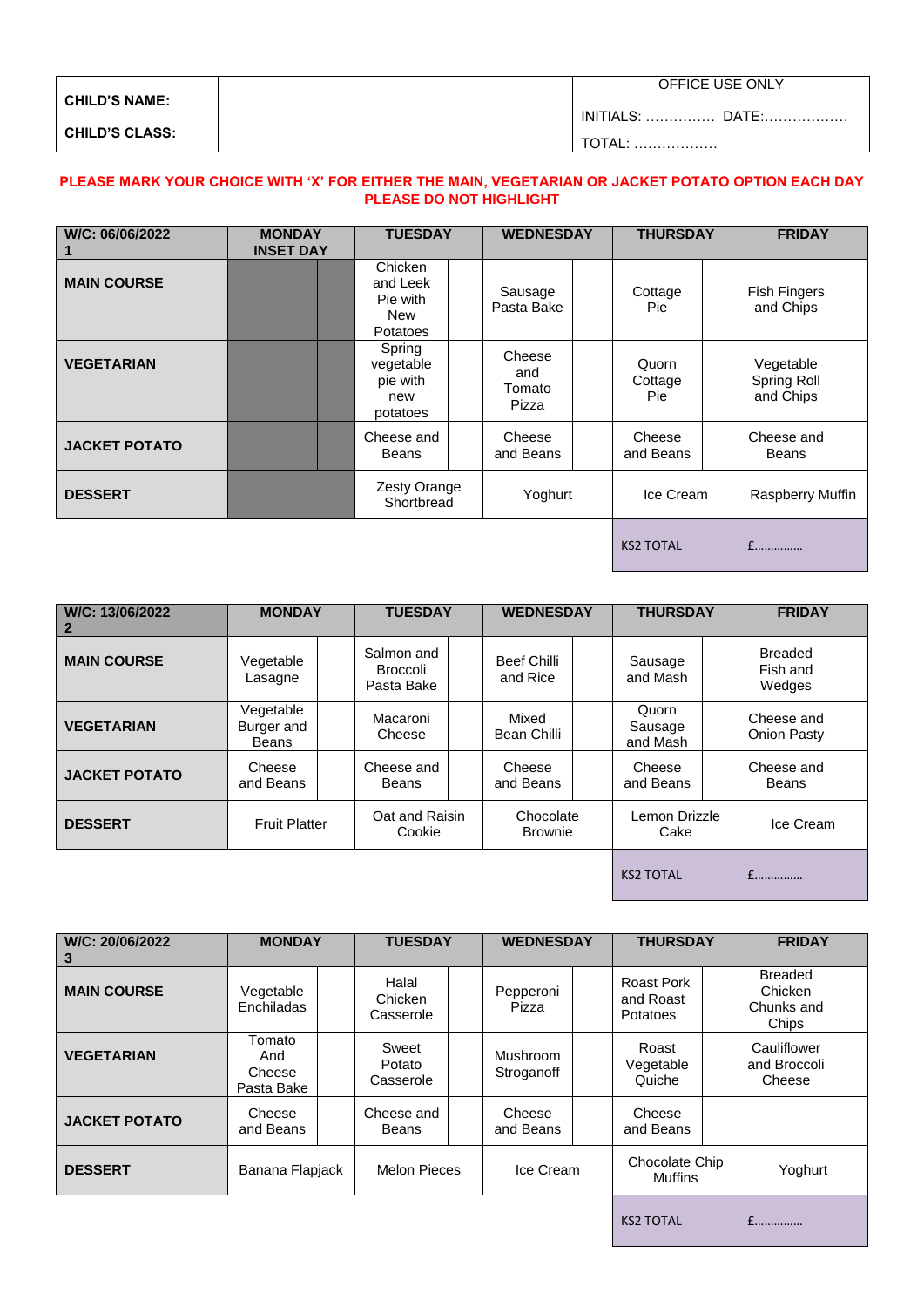| W/C: 27/06/2022<br>4 | <b>MONDAY</b>               | <b>TUESDAY</b>                                            |                                  | <b>WEDNESDAY</b> |                                | <b>THURSDAY</b> |                                       | <b>FRIDAY</b> |  |
|----------------------|-----------------------------|-----------------------------------------------------------|----------------------------------|------------------|--------------------------------|-----------------|---------------------------------------|---------------|--|
| <b>MAIN COURSE</b>   | Mediterranean<br>Pasta Bake | Chicken<br>and Leek<br>Pie with<br>New<br><b>Potatoes</b> | Sausage<br>Pasta Bake            |                  | Cottage<br><b>Pie</b>          |                 | Fish Finger<br>and Chips              |               |  |
| <b>VEGETARIAN</b>    | Vegetable<br>Risotto        | Spring<br>vegetable<br>pie with<br>new<br>potatoes        | Cheese<br>and<br>Tomato<br>Pizza |                  | Quorn<br>Cottage<br><b>Pie</b> |                 | Vegetable<br>Spring Roll<br>and Chips |               |  |
| <b>JACKET POTATO</b> | Cheese and<br><b>Beans</b>  | Cheese and<br><b>Beans</b>                                | Cheese<br>and Beans              |                  | Cheese<br>and Beans            |                 | Cheese and<br>Beans                   |               |  |
| <b>DESSERT</b>       | <b>Melon Pieces</b>         | Zesty Orange<br>Shortbread                                | Yoghurt                          |                  | Ice Cream                      |                 | Raspberry Muffin                      |               |  |
|                      |                             |                                                           |                                  |                  | <b>KS2 TOTAL</b>               |                 | f                                     |               |  |

| W/C: 04/07/2022<br>5 | <b>MONDAY</b>                                 | <b>TUESDAY</b>                       |                         | <b>WEDNESDAY</b>            |                              | <b>THURSDAY</b> | <b>FRIDAY</b>                        |  |
|----------------------|-----------------------------------------------|--------------------------------------|-------------------------|-----------------------------|------------------------------|-----------------|--------------------------------------|--|
| <b>MAIN COURSE</b>   | KS <sub>1</sub><br>Packed Lunch<br><b>Ham</b> | Salmon and<br>Broccoli<br>Pasta Bake | Beef Chilli<br>and Rice |                             | Sausage<br>and Mash          |                 | <b>Breaded</b><br>Fish and<br>Wedges |  |
| <b>VEGETARIAN</b>    | KS <sub>1</sub><br>Packed Lunch<br>Cheese     | Macaroni<br>Cheese                   | Mixed<br>Bean Chilli    |                             | Quorn<br>Sausage<br>and Mash |                 | Cheese and<br>Onion<br>Pasty         |  |
| <b>JACKET POTATO</b> | N/A                                           | Cheese and<br>Beans                  | Cheese<br>and Beans     |                             | Cheese<br>and Beans          |                 | Cheese and<br><b>Beans</b>           |  |
| <b>DESSERT</b>       |                                               | Oat and Raisin<br>Cookie             |                         | Chocolate<br><b>Brownie</b> |                              | Lemon Drizzle   | Ice Cream                            |  |
|                      |                                               |                                      |                         |                             | <b>KS2 TOTAL</b>             |                 | $f$                                  |  |

| W/C: 11/07/2022<br>6 | <b>MONDAY</b>                      | <b>TUESDAY</b>                | <b>WEDNESDAY</b>       | <b>THURSDAY</b><br>(YEAR 4<br><b>BRAESIDE)</b> | <b>FRIDAY</b>                                    |
|----------------------|------------------------------------|-------------------------------|------------------------|------------------------------------------------|--------------------------------------------------|
| <b>MAIN COURSE</b>   | Vegetable<br>Enchiladas            | Halal<br>Chicken<br>Casserole | Pepperoni<br>Pizza     | Roast Pork<br>and Roast<br>Potatoes            | <b>Breaded</b><br>Chicken<br>Chunks and<br>Chips |
| <b>VEGETARIAN</b>    | Tomato And<br>Cheese Pasta<br>Bake | Sweet<br>Potato<br>Casserole  | Mushroom<br>Stroganoff | Roast<br>Vegetable<br>Quiche                   | Cauliflower<br>and<br><b>Broccoli</b><br>Cheese  |
| <b>JACKET POTATO</b> | Cheese and<br>Beans                | Cheese and<br>Beans           | Cheese<br>and Beans    | Cheese<br>and Beans                            | Cheese and<br><b>Beans</b>                       |
| <b>DESSERT</b>       | Banana Flapjack                    | <b>Melon Pieces</b>           | Ice Cream              | Chocolate Chip<br><b>Muffins</b>               | Yoghurt                                          |
|                      |                                    |                               |                        | <b>KS2 TOTAL</b>                               | $f$                                              |

| W/C: 18/07/2022<br><b>TUESDAY</b><br><b>FRIDAY</b><br><b>THURSDAY</b><br><b>MONDAY</b><br><b>WEDNESDAY</b><br>$\Lambda$ (YEAR 6 PARTY) |
|----------------------------------------------------------------------------------------------------------------------------------------|
|----------------------------------------------------------------------------------------------------------------------------------------|